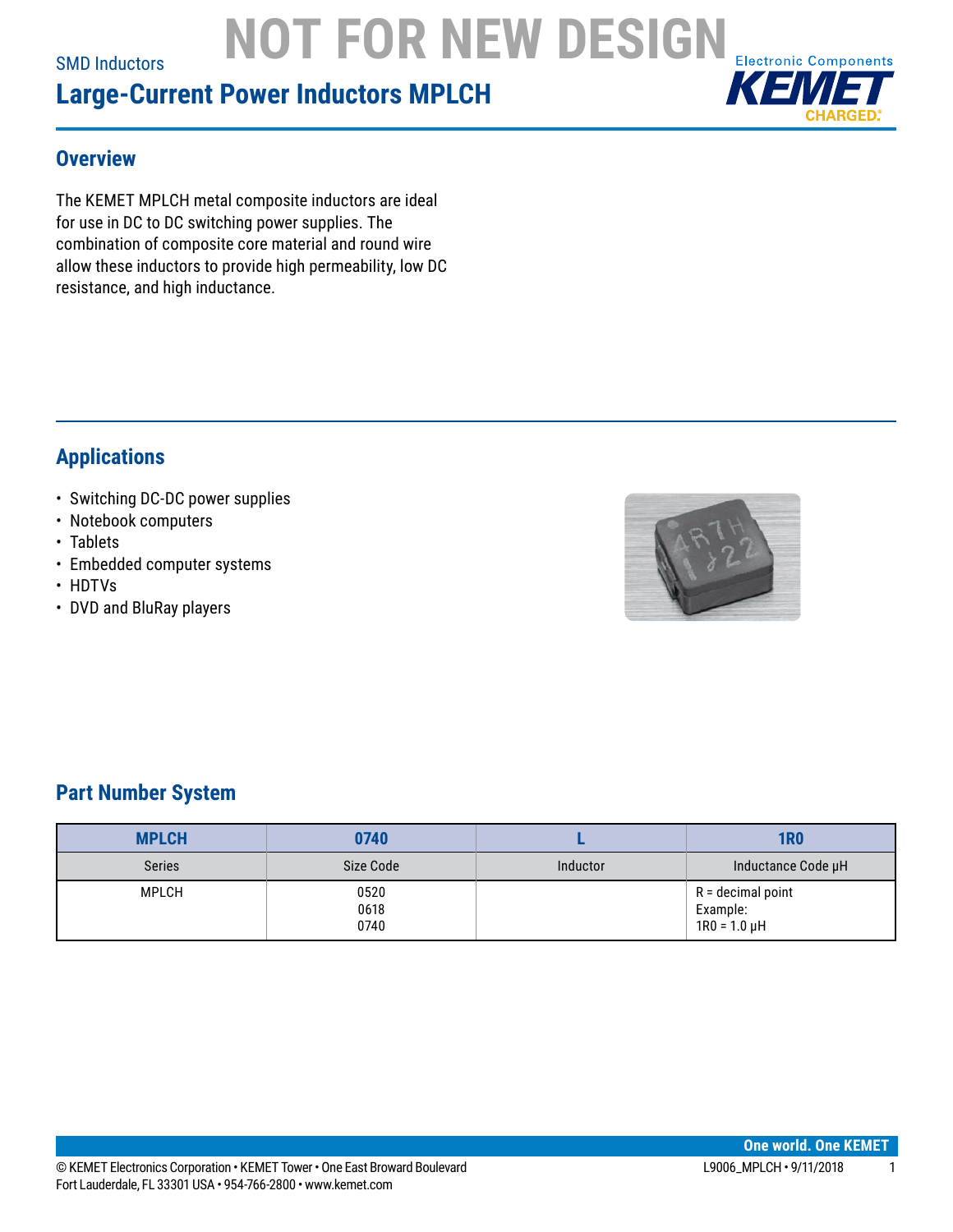

SMD Inductors Large-Current Power Inductors MPLCH

## **Table 1 – Ratings & Part Number Reference**

| <b>Part Number</b> | Inductance (µH)                | <b>Inductance</b> | <b>DC Resistance</b> | <b>Rated Current (A)</b>         |                          |  |
|--------------------|--------------------------------|-------------------|----------------------|----------------------------------|--------------------------|--|
|                    | at 100 kHz<br><b>Tolerance</b> |                   | $(mΩ)$ Maximum       | $\mathsf{lrms}^1(\mathsf{Ref.})$ | Isat <sup>2</sup> (Ref.) |  |
| MPLCH0520LR22      | 0.22                           | ±20%              | 5.7                  | 10.1                             | 14.2                     |  |
| MPLCH0520LR33      | 0.33                           | ±20%              | 6.5                  | 9.5                              | 14.0                     |  |
| MPLCH0520L1R0      | 1.0                            | ±20%              | 23.3                 | 4.9                              | 8.1                      |  |
| MPLCH0520L2R2      | 2.2                            | ±20%              | 45.5                 | 3.5                              | 5.9                      |  |
| MPLCH0618LR22      | 0.22                           | ±20%              | 3.9                  | 16.1                             | 22.4                     |  |
| MPLCH0618LR33      | 0.33                           | ±20%              | 6.0                  | 13.3                             | 18.9                     |  |
| MPLCH0618L1R0      | 1.0                            | ±20%              | 17.8                 | 7.5                              | 12.5                     |  |
| MPLCH0618L2R2      | 2.2                            | ±20%              | 37.0                 | 5.3                              | 8.2                      |  |
| MPLCH0618L3R3      | 3.3                            | ±20%              | 58.0                 | 4.1                              | 7.6                      |  |
| MPLCH0618L4R7      | 4.7                            | ±20%              | 78.0                 | 3.6                              | 6.2                      |  |
| MPLCH0740L1R0      | 1.0                            | ±20%              | 6.0                  | 13.6                             | 13.4                     |  |
| MPLCH0740L1R5      | 1.5                            | ±20%              | 9.0                  | 11.1                             | 10.8                     |  |
| MPLCH0740L2R2      | 2.2                            | ±20%              | 13.0                 | 9.3                              | 9.0                      |  |
| MPLCH0740L3R3      | 3.3                            | ±20%              | 19.0                 | 7.8                              | 7.0                      |  |
| MPLCH0740L4R7      | 4.7                            | ±20%              | 33.0                 | 5.8                              | 6.5                      |  |

*1 T = 40 K rise at rated current.*

*2 Inductance drop 30% at rated current.*

## **DC-Superposed Characteristics**







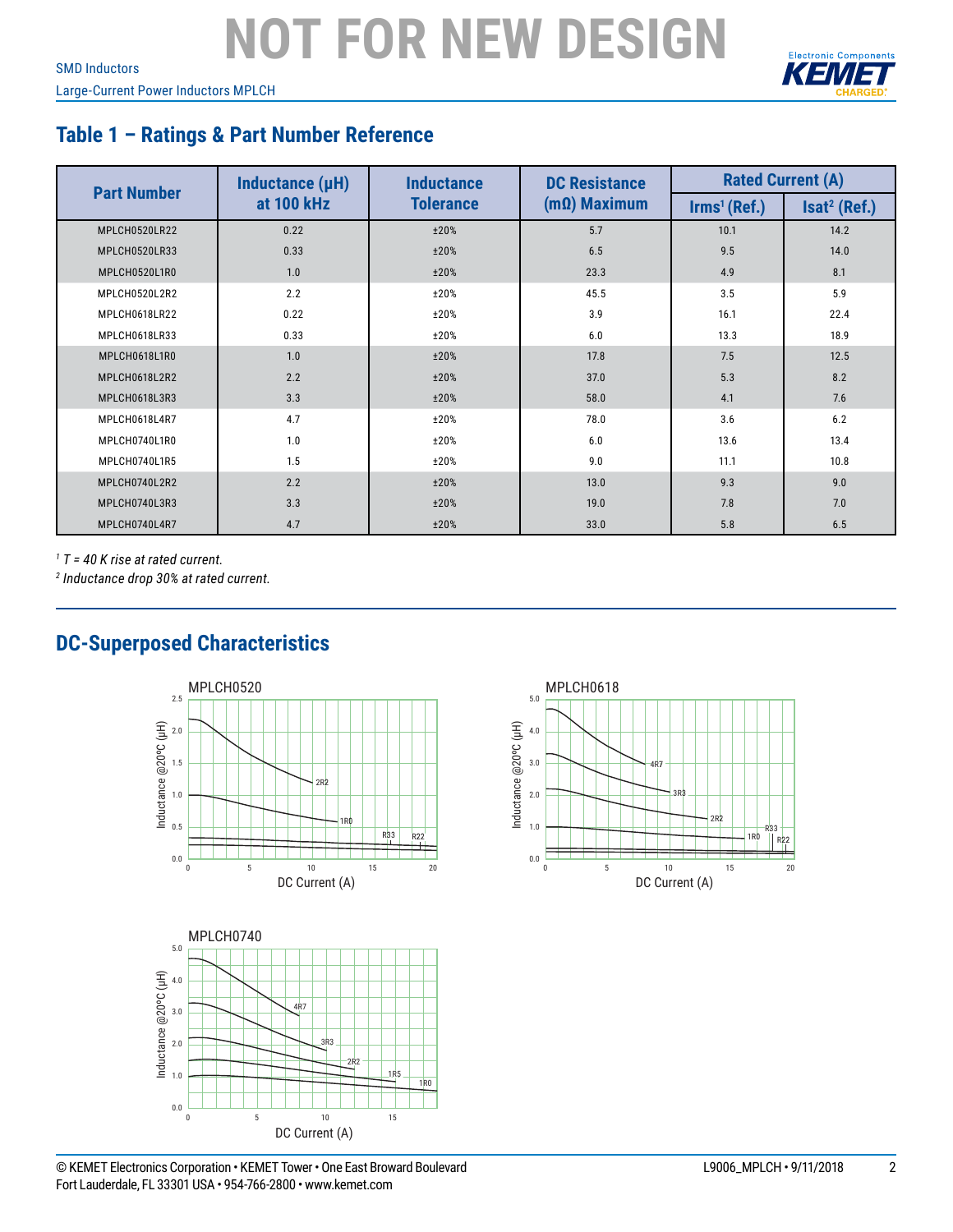#### 2.3 1.7 1.7 3.7 2.0 2.0 1.7 1.7 3.7 2.0 2.0 **MPLCH0740 NOT FOR NEW DESIGN**



Large-Current Power Inductors MPLCH

## **Dimensions**

SMD Inductors



3.9 2.0 2.0 *Operating temperature range: −20°C to +120°C (Include self temperature rise)*

## **Taping Specification**

#### **Dimensions of indented square hole plastic tape**



| <b>Case</b>        | <b>Reel</b>     |           | <b>Dimensions (mm)</b> |      |      |      |      |      |                                  |       |
|--------------------|-----------------|-----------|------------------------|------|------|------|------|------|----------------------------------|-------|
| <b>Size</b>        | <b>Quantity</b> |           | W                      | Е    |      | P    | P    | P    | $\boldsymbol{\phi}$ <sub>D</sub> |       |
| MPLCH0520<br>5,000 |                 | Tolerance | ±0.3                   | ±0.1 | ±0.1 | ±0.1 | ±0.1 | ±0.1 | ±0.05                            | ±0.05 |
|                    |                 | Nominal   | 12.0                   | 5.5  | 1.75 | 8.0  | 2.0  | 4.0  | 1.55                             | 0.4   |
| MPLCH0618          | 3,500           | Tolerance | ±0.3                   | ±0.1 | ±0.1 | ±0.1 | ±0.1 | ±0.1 | ±0.05                            | ±0.05 |
|                    |                 | Nominal   | 16.0                   | 7.5  | 1.75 | 12.0 | 2.0  | 4.0  | 1.55                             | 0.4   |
| MPLCH0740          | 1,000           | Tolerance | ±0.2                   | ±0.1 | ±0.1 | ±0.1 | ±0.1 | ±0.1 | ±0.05                            | ±0.05 |
|                    |                 | Nominal   | 16.0                   | 7.5  | 1.75 | 12.0 | 2.0  | 4.0  | 1.55                             | 0.4   |

(1.1) (1.1)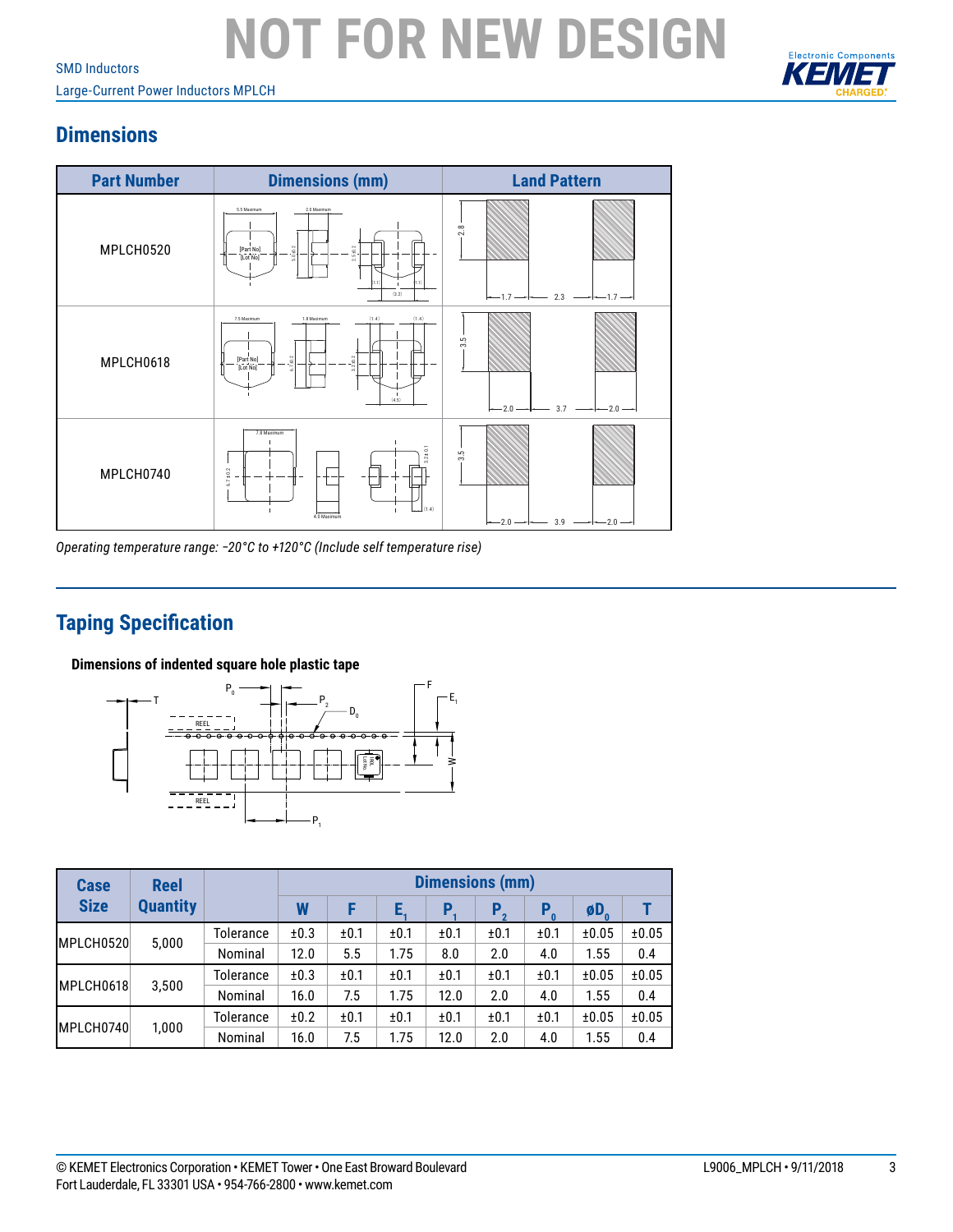

#### Large-Current Power Inductors MPLCH

SMD Inductors

## **Reel Specifications**



| <b>Case</b> |                  | <b>Dimensions (mm)</b> |      |       |       |       |                  |      |      |  |
|-------------|------------------|------------------------|------|-------|-------|-------|------------------|------|------|--|
| <b>Size</b> |                  | A                      | B    | C     | D     | $A_0$ |                  | W    |      |  |
| MPLCH0520   | <b>Tolerance</b> | ±5.0                   | ±10  | ±1.0  | ±0.8  | ±0.5  |                  | ±1.5 | ±2.0 |  |
|             | Nominal          | ø380                   | ø95  | ø13.5 | ø21.0 | 2.0   | R <sub>1.0</sub> | 14.5 | 18.5 |  |
| MPLCH0618   | Tolerance        | ±5.0                   | ±10  | ±1.0  | ±0.8  | ±0.5  |                  | ±1.0 | ±1.5 |  |
|             | Nominal          | ø380                   | ø95  | ø13.5 | ø21.0 | 2.0   | R <sub>1.0</sub> | 18.0 | 21.6 |  |
| MPLCH0740   | Tolerance        | ±2.0                   | ±5.0 | ±0.2  | ±0.8  | ±0.5  |                  | ±1.0 | ±1.0 |  |
|             | Nominal          | ø330                   | ø80  | ø13.0 | ø21.0 | 2.0   | R <sub>1.0</sub> | 17.5 | 21.5 |  |

## **Handling Precautions**

Inductors should be stored in normal working environments. While the inductors themselves are quite robust in other environments, solderability will be degraded by exposure to high temperatures, high humidity, corrosive atmospheres, and long term storage.

KEMET recommends that maximum storage temperature not exceed 40°C and maximum storage humidity not exceed 70% relative humidity. Atmospheres should be free of chlorine and sulfur bearing compounds. Temperature fluctuations should be minimized to avoid condensation on the parts. For optimized solderability, inductors' stock should be used promptly, preferably within six months of receipt.

## **Export Control**

#### **For customers in Japan**

For products which are controlled items subject to the "Foreign Exchange and Foreign Trade Law" of Japan, the export license specified by the law is required for export.

#### **For customers outside Japan**

Inductors should not be used or sold for use in the development, production, stockpiling or utilization of any conventional weapons or mass-destruction weapons (nuclear, chemical, biological weapons or missiles), or any other weapons.